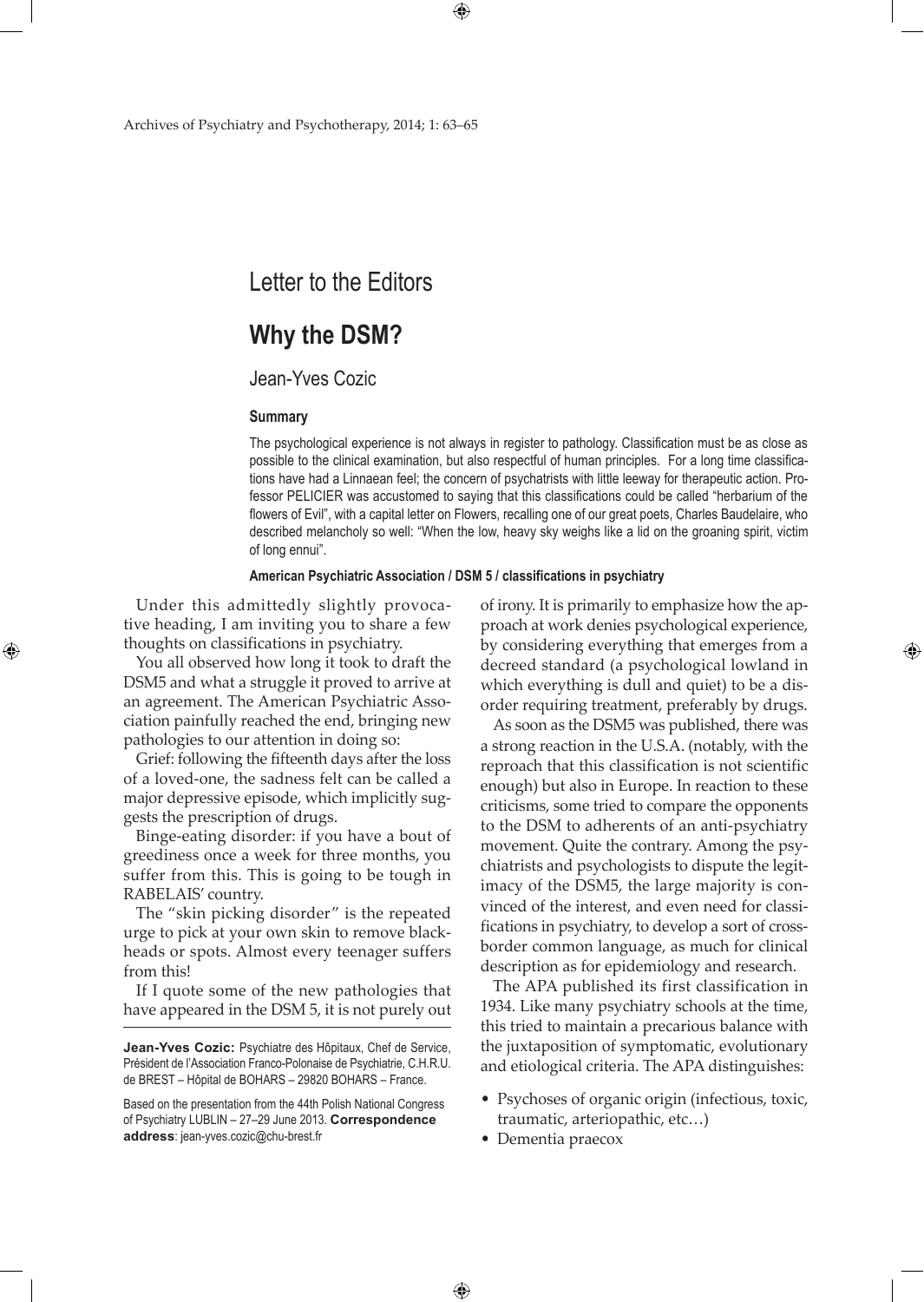⊕

- Psychoneuroses as used at the time to refer to neuroses
- Manic-depressive psychosis
- Paranoia
- Psychopathies
- The retarded.

As Henri EY reminds us in his study No. 20, these are "nomenclatures, which were drawn up for statistical purposes" and he adds: "this kind of classification-cum-nomenclature is fatally incoherent, since, because it has no basis in a welldefined idea, it reflects the disorder of the very subjects it aims to organize".

With every issue of the DSM, its colour has changed and we have become accustomed to saying that the DSM III was a turning point that imploded the very concept of neurosis and considerably extended the field of mood disorders. This is not without significance, as Professor Edouard ZARIFIAN pointed out. It is true that the connections between pharmaceutical firms and some of the experts behind the recent issues of the DSM result in a "conflict of interest", as we say today in a politically correction fashion. The very principle of a classification of mental disorders cannot be disputed. The medical specialization of psychiatry cannot dispense with a classification of the phenomena which form its subject; to be specific, mental disorders.

According to Henri EY, to draw up a suitable classification, we must obey two basic principles:

We must not confuse the clinical classification of syndromes with the classification of etiological factors. In fact pathologies often correspond to a multiplicity of such factors.

We must have a model, i.e. a theory which constitutes its taxonomic plan (Henri EY compares this with the characterization of stamens which guided Linnaeus in his botanical classification).

Henry EY demonstrates that the first modernday classification, by Paul ZACCHIAS (1584- 1659), already made this mistake, which constitutes what he refers to as a "methodical error": mixing the semiological and etiological criteria. Not dealing, as science is at present, with anatomoclinical entities, we cannot place disorders defined by the clinical aspect in the same section, and others distinguished by such and such an etiological process. In the same study, No. 20, Henri EY has the same reproaches to make concerning the Boissier de Sauvages (1767) classification. He considers the one by Cullen (1787) to be "more consistent" and Pinel's (1801) one to be "coherent".

For Henri EY, the organization of the psychic apparatus must form the principle of classification. He suggests "simple logical classification" distinguishing:

Severe mental illness in which there is a destructuring of the field of the consciousness (mania, melancholy, acute delirium, mental confusion).

Chronic mental disorders (neuroses, different forms of schizophrenia, paranoia, paraphrenia).

He insists on the fact that these are not "isolated types" and that there are cross forms, as well as the potential of reversibility. Henri EY took a particular interest in acute destructuring of the field of consciousness syndromes and, in particular, the field of acute psychoses.

From the 19th century, FALRET and PAR-CHAPPE established precise rules:

– A classification must not just be an ordinary nomenclature. It can be systematic, beginning with a correct definition of the mental illness and containing all the types that enter into the understanding of this concept.

⊕

- "Mental illness" can only be defined as a typical evolution of psychological disorders.
- We must distinguish the clinical types: subjects of a classification of the somatic processes that generate them and of a classification of pathogenic processes.
- Two aspects are to be distinguished; the pathology of the field of consciousness and the pathology of the personality.
- The pathology of consciousness is characterized by the disruptive or destructuring levels which its activity is divided into.
- The pathology of personality defines chronic mental disorders.

You are all aware of Kraepelin's classification, which, in 1895, classed curable disorders and those considered incurable, as well as a third type, dementia praecox. Henri EY believes that this is "the best of his classifications" and he uses it himself.

Last year, a few years before he died, Professor Roger MISES, author of the CFTMEA, which Dr. Maria SQUILLANTE will be talking about in the context of this meeting, invited us to the

Archives of Psychiatry and Psychotherapy, 2014; 1: 63–65

 $\bigoplus$ 

⊕